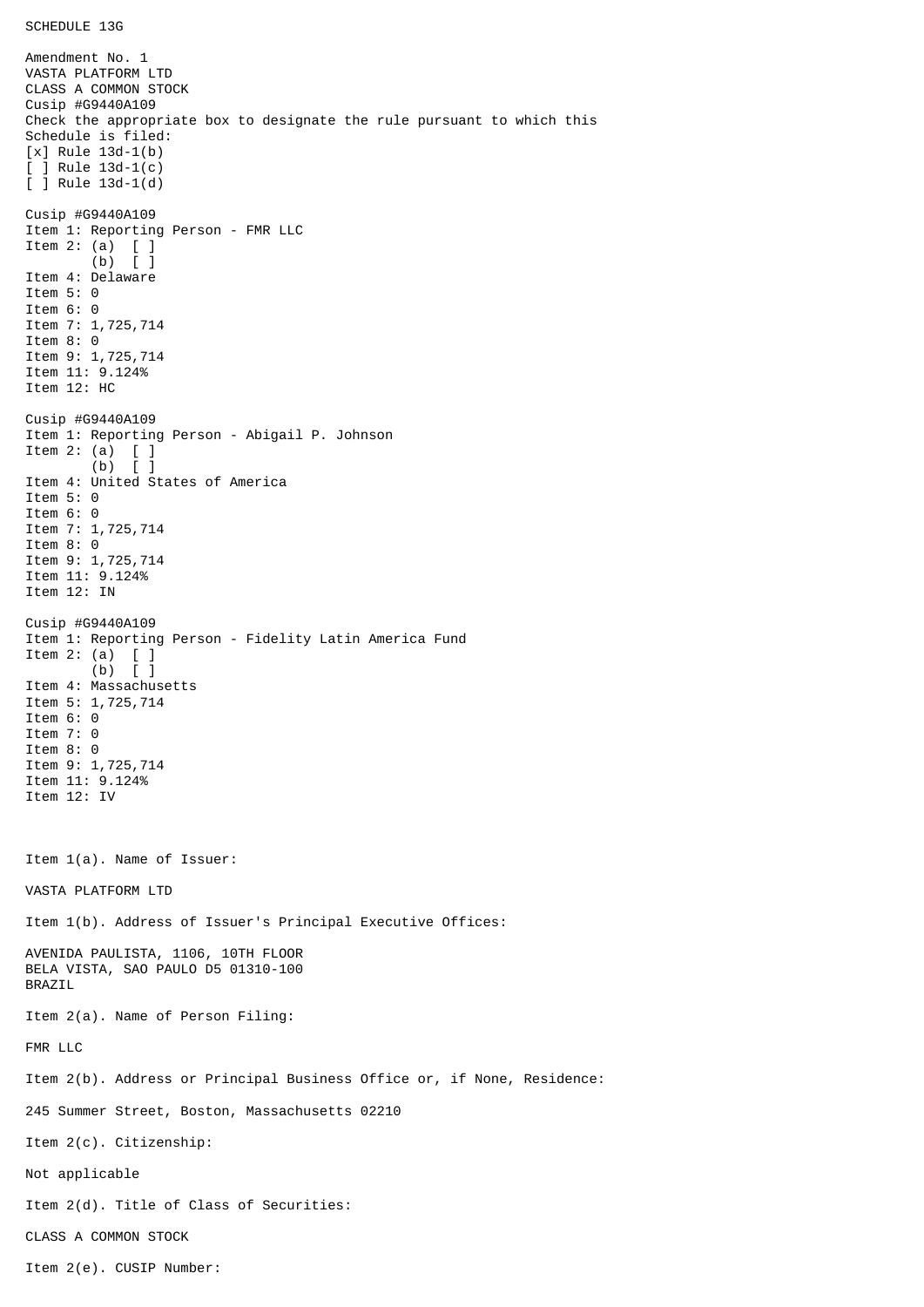## G9440A109

Item 3. This statement is filed pursuant to Rule 13d-1(b) or 13d-2(b) or (c) and the person filing, FMR LLC, is a parent holding company in accordance with Section  $240.13d-1(b)(1)(ii)(G)$ . (Note: See Exhibit A).

Item 4. Ownership

(a) Amount Beneficially Owned: 1,725,714

(b) Percent of Class: 9.124%

(c) Number of shares as to which such person has:

(i) sole power to vote or to direct the vote: 0

(ii) shared power to vote or to direct the vote: 0

(iii) sole power to dispose or to direct the disposition of: 1,725,714

(iv) shared power to dispose or to direct the disposition of: 0

Item 5. Ownership of Five Percent or Less of a Class.

Not applicable.

Item 6. Ownership of More than Five Percent on Behalf of Another Person.

Not applicable.

Item 7. Identification and Classification of the Subsidiary Which Acquired the Security Being Reported on By the Parent Holding Company.

See attached Exhibit A.

Item 8. Identification and Classification of Members of the Group.

Not applicable.

Item 9. Notice of Dissolution of Group.

## Not applicable.

Item 10. Certifications.

By signing below I certify that, to the best of my knowledge and belief, the securities referred to above were acquired and are held in the ordinary course of business and were not acquired and are not held for the purpose of or with the effect of changing or influencing the control of the issuer of the securities and were not acquired and are not held in connection with or as a participant in any transaction having that purpose or effect.

Signature

After reasonable inquiry and to the best of my knowledge and belief, I certify that the information set forth in this statement is true, complete and correct.

February 8, 2022 Date

/s/ Kevin M. Meagher Signature

Kevin M. Meagher Duly authorized under Power of Attorney effective as of September 28, 2018, by and on behalf of FMR LLC and its direct and indirect subsidiaries<sup>\*</sup>

\* This power of attorney is incorporated herein by reference to Exhibit 24 to the Schedule 13G filed by FMR LLC on October 9, 2018, accession number: 0000315066-18-002414.

Exhibit A

Pursuant to the instructions in Item 7 of Schedule 13G, the following table lists the identity and Item 3 classification, if applicable, of each relevant entity that beneficially owns shares of the security class being reported on